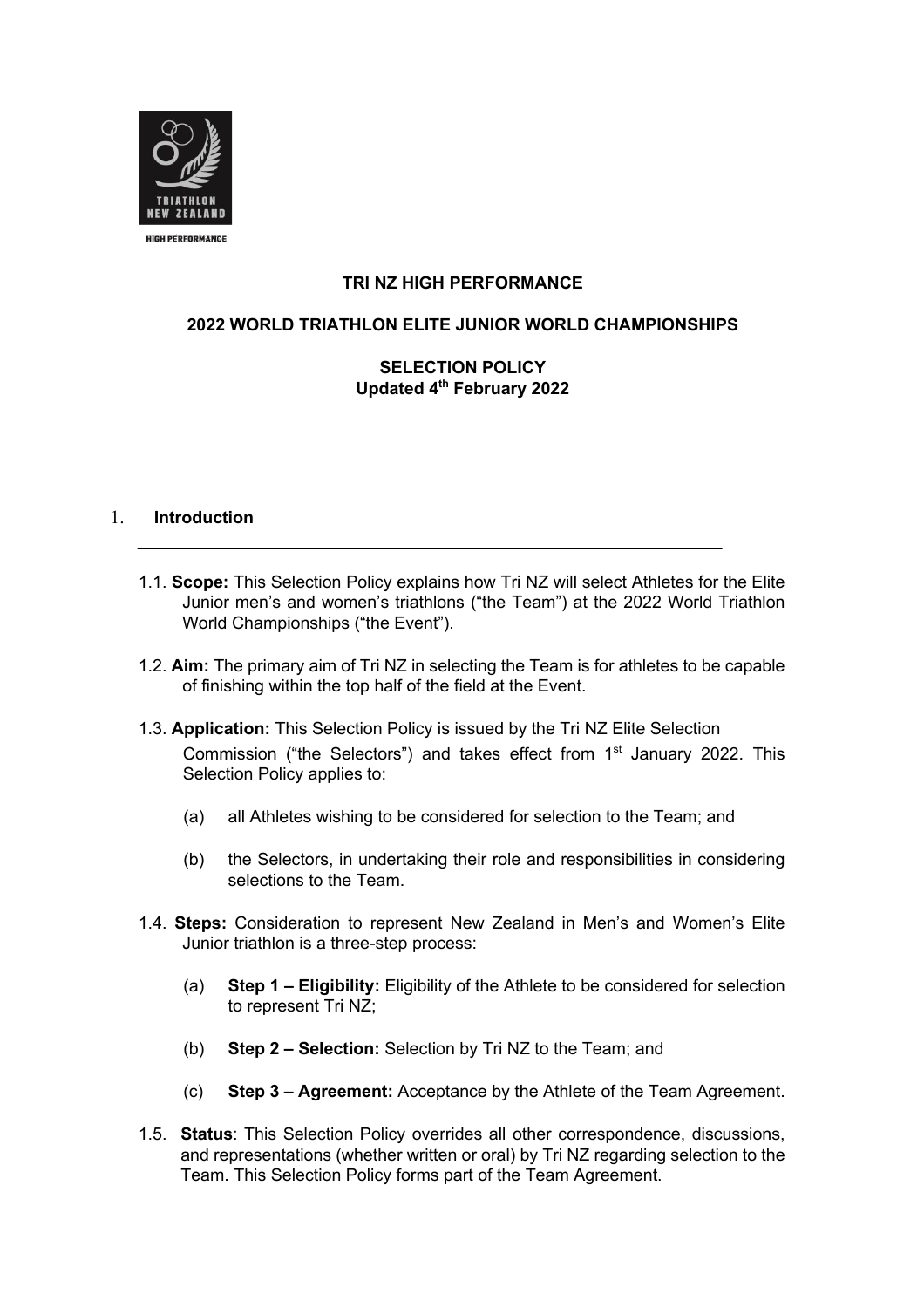1.6. **Definitions**: Clause 12 of this Policy sets out the meaning of certain words used in this Policy.

# 2. **Qualification of Quota Places**

2.1. **Qualification Criteria:** New Zealand must qualify quota places in the Event in accordance with the World Triathlon Rules. The securing of a quota place in the Event by an Athlete (whether or not they are an Eligible Athlete) does not guarantee that the Athlete will be selected to compete in the Event.

2.2. **Number of Quota Places:** Quota places were expected to be subject to New Zealand earning quota spots through top 5 placings at the 2022 OTU Elite Junior Triathlon Championships at Mount Manganui on 13<sup>th</sup> March 2022. Due to the ongoing Covid-19 global pandemic this event has been changed. Tri NZ will approach World Triathlon to determine an alternative method for obtaining quota places and will advise Athletes of that outcome once known. This will be at the sole discretion of the Selectors to enhance the achievement of the Aim in this Policy, and confirmation of such places is unlikely to be known at the time of selection.

- 2.3. **Reserves:** At the time of selection, Tri NZ may or may not consider the selection of reserves. In either case, should reserves be needed prior to the Event, their selection will be considered consistent with the entirety of this Policy.
- 2.4. **No Obligation:** Tri NZ is not obliged to select the maximum number of Athletes permitted under the World Triathlon Rules to fill the quota places available.

# 3. **Step One – Eligibility for Selection**

- 3.1. **Eligibility:** The Selectors may only consider an Athlete for selection who is an Eligible Athlete as at the Selection Date. An Athlete will only be an Eligible Athlete if the Athlete:
	- (a) is a member of Good Standing of Tri NZ; and
	- (b) meets the eligibility requirements of Triathlon New Zealand's World Triathlon Eligibility and the World Triathlon Rules for the Event; and
	- (c) has demonstrated to the satisfaction of the Selectors they are not suffering any physical or mental impairment that would prevent them from competing in the Event to the best of their ability; and
	- (d) has completed an Athlete Nomination form by the  $1<sup>st</sup>$  April 2022; and
	- (e) has in the view of the Selectors not acted in such a manner so as to bring the Athlete, the sport, Tri NZ or World Triathlon into public disrepute; and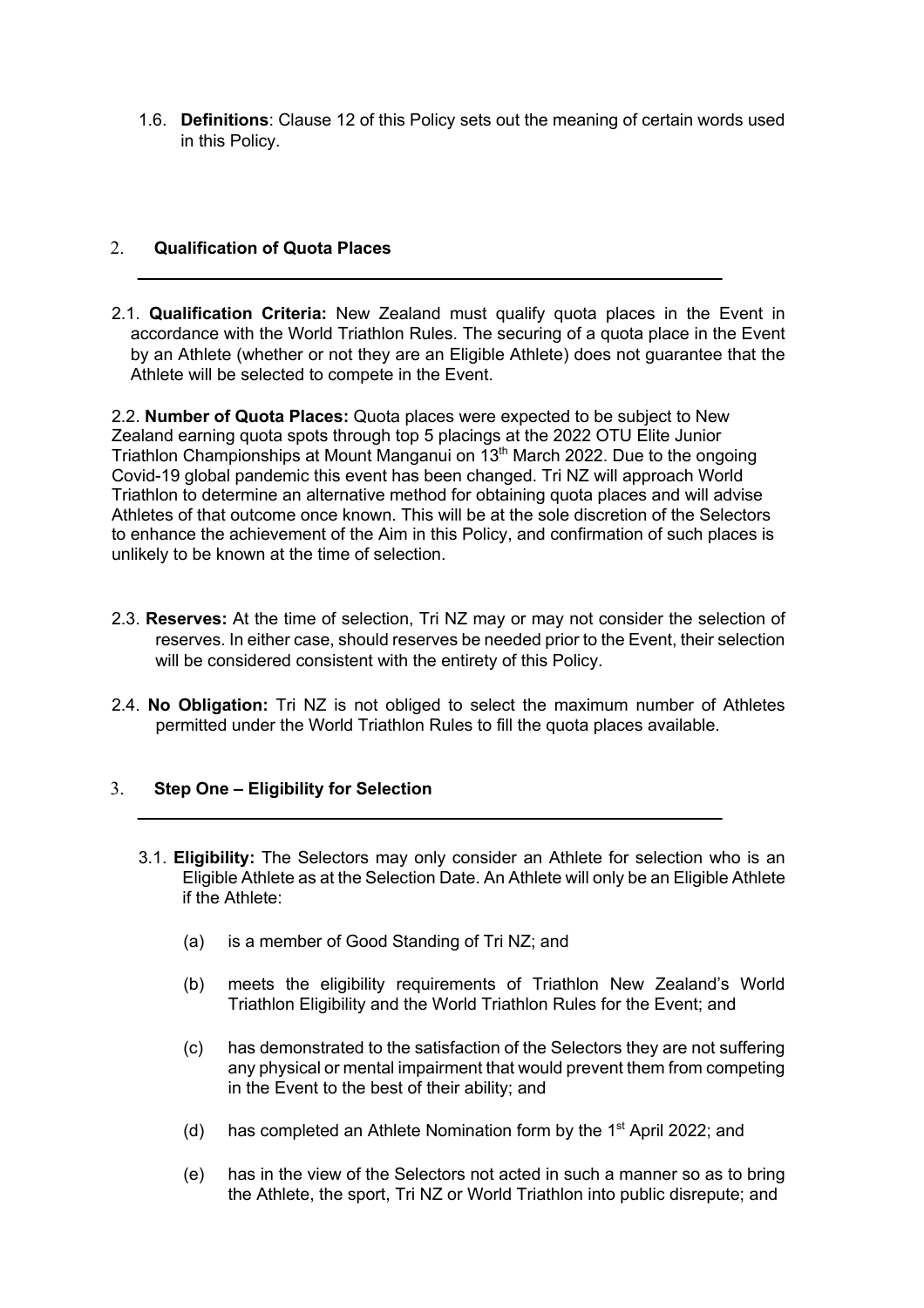- (f) to Tri NZ's knowledge, has not used or administered any substance which, if it had been detected as being present in the Athlete's body tissue or fluids, would have constituted doping, or used any prohibited method or committed any other doping offence as defined in Tri NZ's, World Triathlon or WADA's regulations.
- 3.2. **No Selection:** If an Athlete does not meet all of the eligibility requirements specified in clause 3.1 by the Selection Date, the Athlete cannot be considered by Tri NZ for selection to the Team, unless there are exceptional reasons agreed by the Selectors.

# 4. **Step 2 - Selection by Tri NZ**

- 4.1. **Selection**: Tri NZ will decide if it will select Athletes to the Team, and if it does, it will do so by the Selection Date.
- 4.2. **Selection Date**: The Selection Date is 15 April 2022.:
	- 4.3. **Selectors**: The Selectors shall decide on the Athletes to be selected in accordance with the process set out in the Selectors' Terms of Reference.
- 4.4. **Selection Criteria and Factors:** In deciding on the Athletes to select, the Selectors, must:
	- (a) apply the Selection Criteria in clause 5;
	- (b) consider any Extenuating Circumstances in accordance with clause 6;
	- (c) consider any Other Factors in accordance with clause 7; and
	- (d) in all other respects, comply with this Selection Policy.

# 5. **Selection Criteria**

- 5.1. **Selection Criteria:** For the Men's and Women's Teams, athletes will be considered for selection as follows:
	- (a) Selection will be based on where Athletes finish at the Mount Manganui Sprint Triathlon event on the  $3<sup>rd</sup>$  April 2022 until all quota places are used up.
	- (b) In the event of unforeseen circumstances, such as, but not limited to, Covid restrictions and or event cancelations, selection can occur at the sole discretion of the Selectors, based on 5.2 Tied Athlete criteria.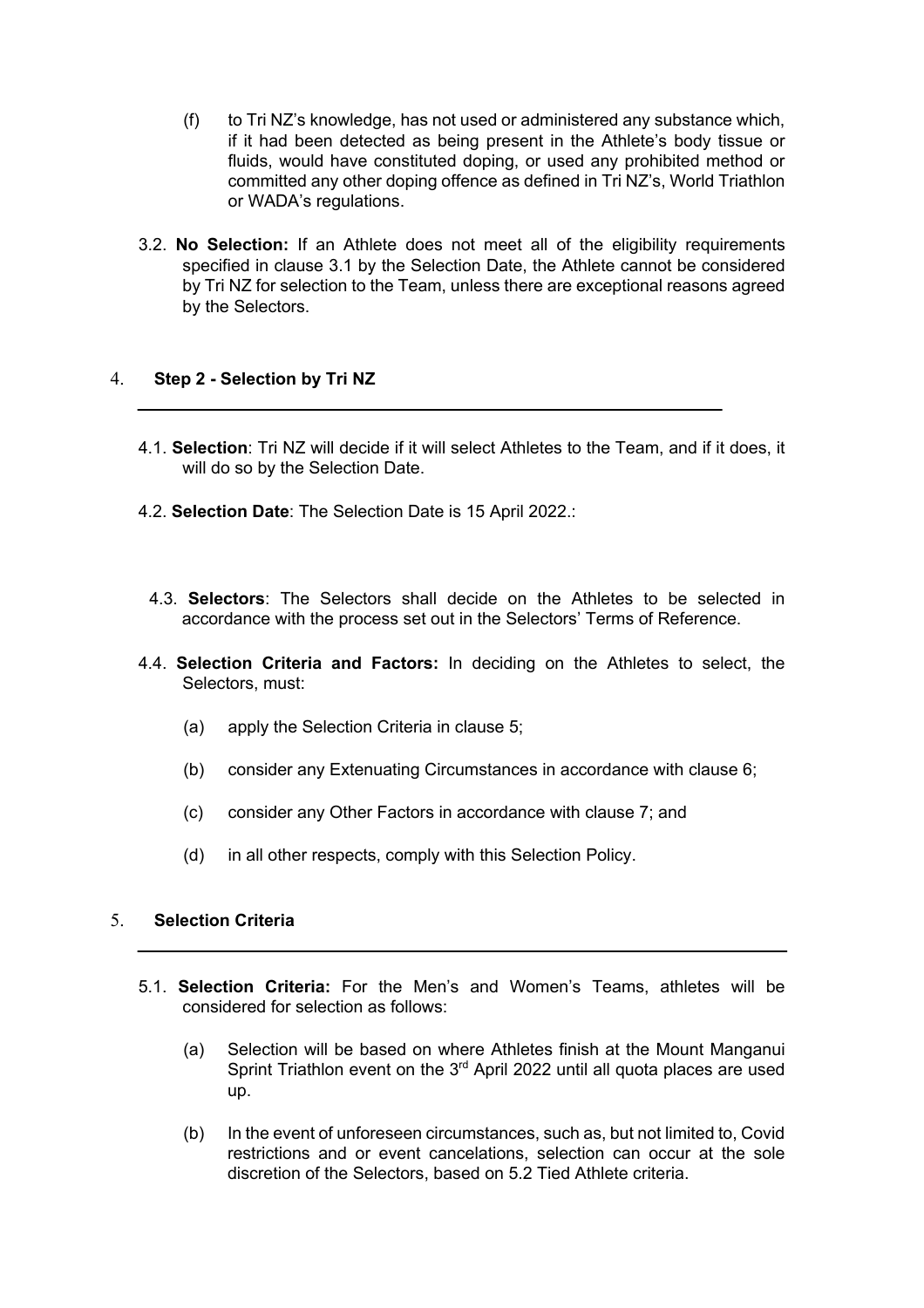- 5.2. **Tied Athletes**: If in the Selection Criteria in clause 5.1(a) above, there are more Athletes who meet the criteria than quota places available or clause 5.1(b) applies, selection will be decided by the Selectors based on discretion having regard for one or more of the following factors:
	- (a) the Athletes' comparative performances in any relevant events;
	- (b) developing the potential of an Athlete for the High Performance Programme;
	- (c) an Athlete's attendance, attitude, and conduct at past competitions, training sessions, training camps, trials and other events; and
	- (d) any other information the Selectors consider relevant.

## 6. **Extenuating Circumstances**

- 6.1. **Application:** The Selectors may, in their sole discretion, consider and place weight upon any Extenuating Circumstances when considering an Athlete for selection under this Selection Policy.
- 6.2. **Notification:** An Athlete who wishes the Selectors to take Extenuating Circumstances into account when considering that Athlete's potential selection, must advise the Chair of Selectors of the specific Extenuating Circumstances in writing, with as much advance notice as possible, and:
	- (a) if the Extenuating Circumstances prevent an Athlete from competing or performing in a race, then ideally 7 days and no later than 2 hours prior to the relevant race;
	- (b) if the Extenuating Circumstances occur during a race then as soon as practicable but no event later than 24 hours after of the completion of the race;
	- (c) if the Extenuating Circumstances occur at any other time, then as soon as practicable after it occurs.
- 6.3. **Where no Notification:** If the Chair of Selectors is not notified of any Extenuating Circumstances in accordance with clause 6.2, then the Selectors may choose not to consider such circumstances.
- 6.4. **Injury/Illness:** If the Extenuating Circumstances are injury or illness, Athletes may be required by the Selectors to provide a medical certificate and/or to undergo an examination by a health practitioner(s) nominated by the Selectors, and to provide that opinion and/or report to the Selectors. Any failure to agree to such a request may result in the Selectors being unable to consider the injury or illness as an Extenuating Circumstance.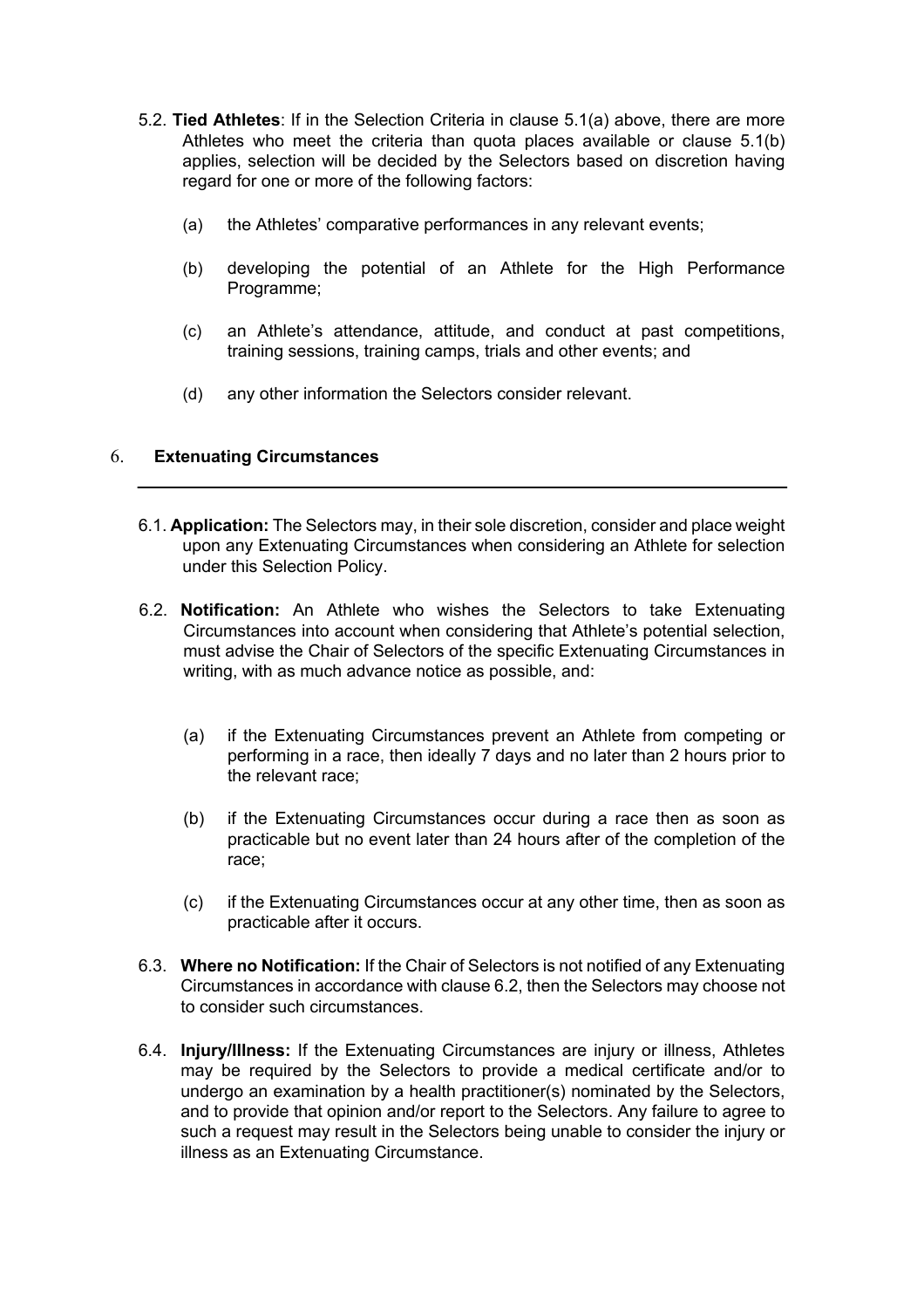6.5. **Verification:** If the Extenuating Circumstances are circumstances other than injury or illness, the Selectors may request evidence to verify the existence and details of the Extenuating Circumstances.

# 7. **Other Factors**

- 7.1. **Demonstration:** In considering any Athlete for selection, the Selectors must, in their sole discretion, be satisfied that each Athlete has demonstrated:
	- (a) the commitment to maintain an appropriate level of fitness, training and competition to compete in the Event to the best of their ability; and
	- (b) a strong team ethic, including, a commitment to attend relevant Tri NZ training camps, to promote Tri NZ in a positive manner, and to uphold Tri NZ team agreements.
- 7.2. **Opportunity to be Heard:** If the Selectors consider that an Athlete, who they are considering for selection, has not or may not have demonstrated the requirements in clause 7.1, the Selectors shall, prior to any selection:
	- (a) inform the Athlete of the specific requirement in clause 7.1 which the Selectors consider has or may not have been demonstrated;
	- (b) give the Athlete an opportunity to respond, including an opportunity to provide evidence demonstrating they have satisfied the requirements.
- 7.3. **Actions:** If, having received and considered the Athlete's response in clause 7.2(b), the Selectors consider the specific requirement has not, in their discretion, been met or a satisfactory response given, the Selectors may:
	- (a) decide not to select that Athlete;
	- (b) require the Athlete to take specific steps to satisfy the requirements before the Selection Date;
	- (c) select the Athlete but with conditions relating to that requirement; or,
	- (d) select the Athlete.

## 8. **Step 3 - Process & Agreement of Selection**

- 8.1. **Notification**: All Eligible Athletes with reasonable consideration for selection will be informed by Tri NZ whether or not they have been selected to the Team.
- 8.2. **Requirements:** Every Selected Athlete must: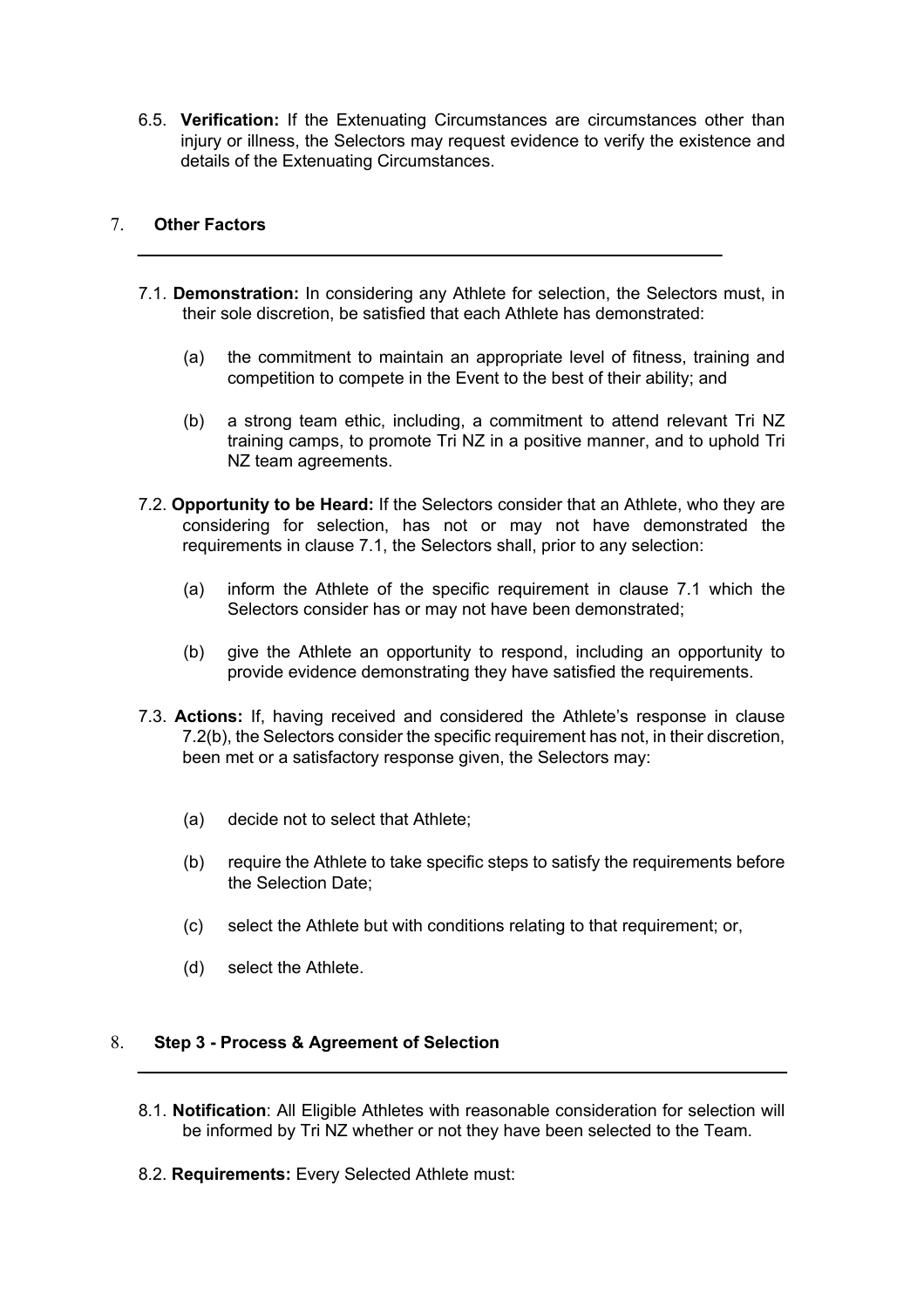- (a) Complete the Athlete Nomination Form and submit to Tri NZ by  $1<sup>st</sup>$  April 2022;
- (b) return a completed Athlete Agreement to the Tri NZ within 7 days of being notified of their selection;
- (c) maintain an appropriate level of fitness, training and competition as determined by the Tri NZ ;
- (d) fully participate in any Team training camps or designated competitions as directed by the Tri NZ;
- (e) keep the Selectors appraised of their fitness . Ordinarily this will include race results and/or training data provided on a monthly basis;
- (f) immediately inform Tri NZ of any illness or injury that could impact on the Athlete's capability to compete to the best of their ability, on the understanding that the Tri NZ Chief Medical Officer will inform the Selectors of any fitness concern while upholding confidentiality; and
- (g) comply with their obligations to Tri NZ.
- 8.3. **Conditions:** Tri NZ may select an Athlete, subject to conditions. For example, conditions of selection may include those noted below or any other conditions specified by the Selectors:
	- (a) recovery from injury to the satisfaction of the Selectors, after consultation with Tri NZ, by a specified date;
	- (b) qualification of a quota place for the Event under the ITU Rules system by a specified date; and/or
	- (c) meeting a specified performance or testing requirement.
- 8.4. **Satisfying Conditions:** If selection of an Athlete is conditional, the specified conditions must be met to the satisfaction of the Selectors before that Athlete's selection is made unconditional. If they are not met, then the Athlete will immediately cease to be a Selected Athlete.
- 8.5. **Replacement Athlete:** If prior to the Selection Date, a Selected Athlete does not satisfy a requirement of their selection, the Selectors may, in their sole discretion, select another Athlete in accordance with this Selection Criteria.
- 8.6. **Announcement of the NZ Team:** Tri NZ shall, within reasonable time of the Selection Date, publicly announce the Team.

## 9. **Appeals**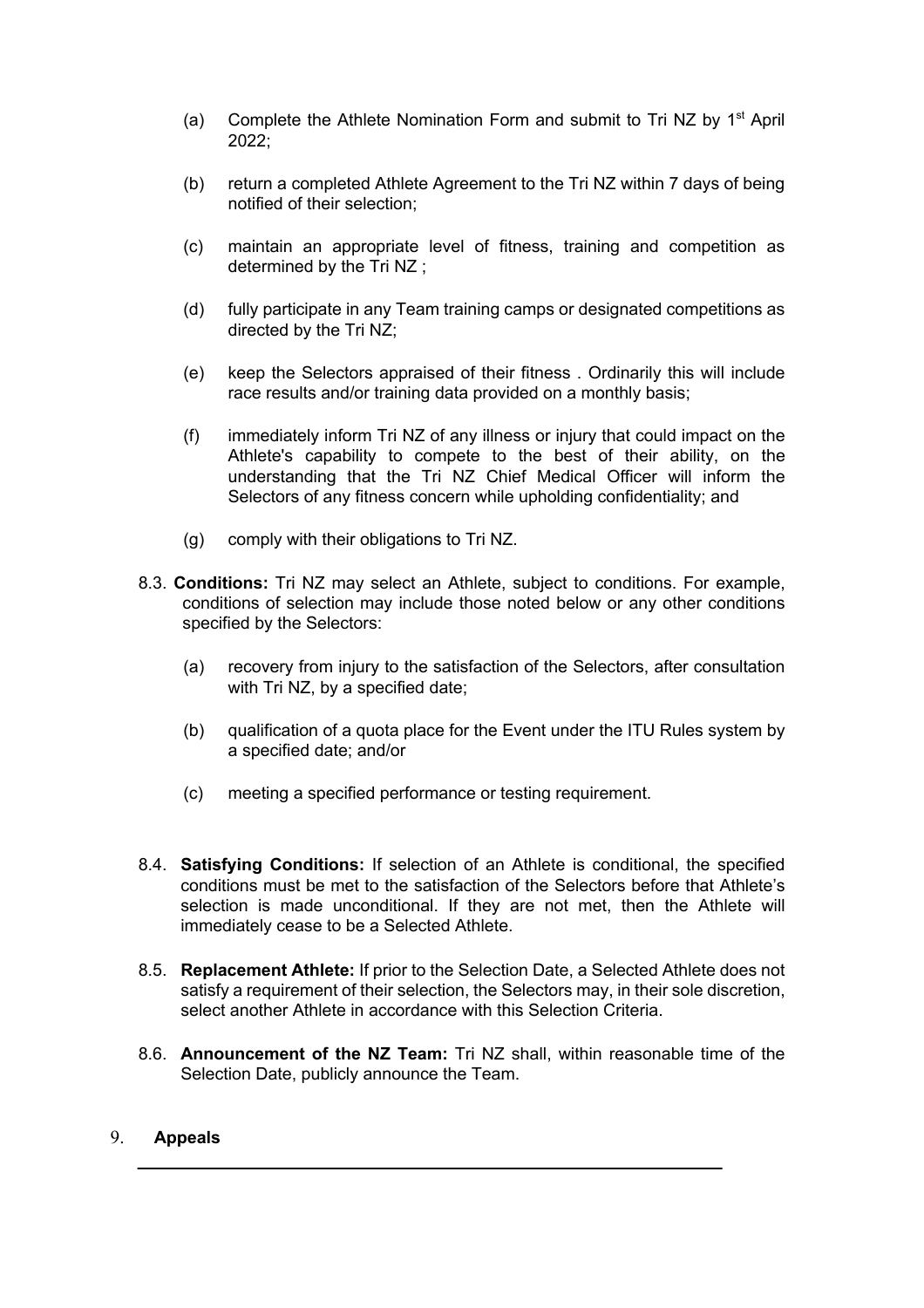9.1. **Non-Selection Appeal:** An Athlete may appeal to Tri NZ against their nonselection in accordance with the Tri NZ Selection Appeals Policy.

#### 10. **Inconsistencies**

- 10.1. **Inconsistency:** In the event there is any inconsistency between this Selection Policy and any other policy or agreement, this Policy shall prevail.
- 10.2. **Higher Standard:** If this Selection Policy imposes a higher qualification standard or a lesser number of participants than stated by the rules of the Event, this shall not be regarded as an inconsistency.

## 11. **Amendments to this Selection Policy**

- 11.1. **Amendment:** This Selection Policy may be amended from time to time by the Tri NZ Elite Selection Commission, provided the prior approval of the Tri NZ Board has been obtained.
- 11.2. **Notice:** Tri NZ will give as much notice as possible of any amendment to this Selection Policy to persons it considers may be affected by any such amendment.

#### 12. **Definitions**

In this Selection Policy the following definitions apply:

- 12.1. **Athlete** means a person seeking selection in the Event Team, and other than in clauses 1.3(a), 2 and 3, means an Eligible Athlete, unless stated otherwise.
- 12.2. **Athlete** Nomination form means the form athletes are required to fill out for consideration for selection
- 12.3. **Athlete Agreement** means the agreement that must be completed by any Selected Athlete wishing to take their place on the Team.
- 12.4. **DFSNZ** means Drug Free Sport New Zealand.
- 12.5. **Eligible Athlete** means an Athlete who meets the eligibility requirements in clause 3, unless specified otherwise.
- 12.6. **Event** means the Elite Junior Men's Triathlon and the Elite Junior Women's triathlon at the 2022 World Triathlon World Championships in Montreal on  $25<sup>th</sup>$ June 2022, unless specified otherwise.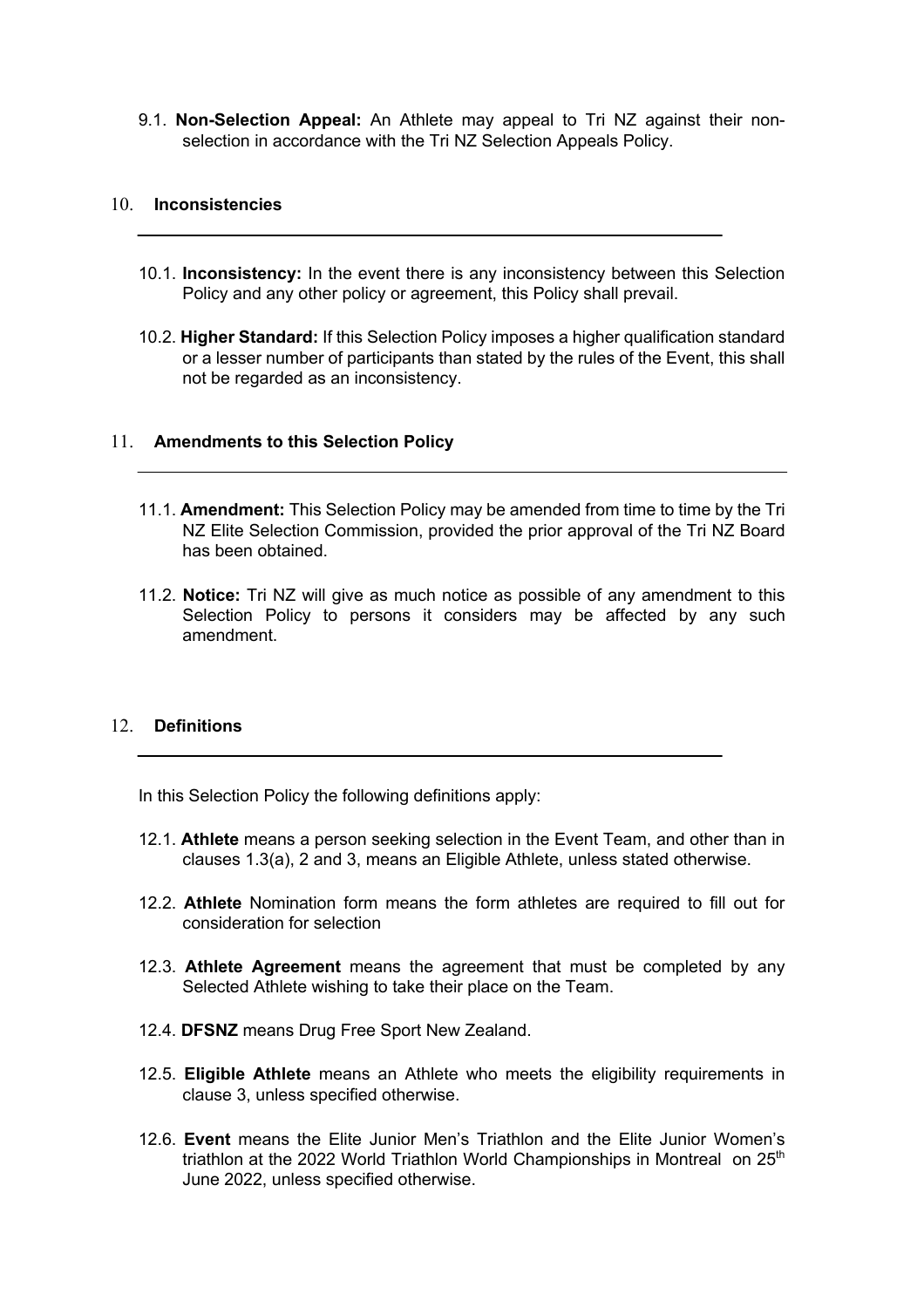- 12.7. **Extenuating Circumstances** means the inability of an Athlete to compete or perform to an optimum level due to factors which occur to them (during a race, event, in testing or at any other time) including, but not limited to, the following:
	- (a) Injury or illness;
	- (b) Travel delays;
	- (c) Equipment failure;
	- (d) COVID-19 restrictions
	- (e) Bereavement or personal misfortune; and/or
	- (f) Any other factors reasonably considered by the Selectors to constitute extenuating circumstances.
- 12.8. **Good Standing** means the Athlete must be a current registered member of Tri NZ and/or of a club affiliated to Tri NZ, and not be subject to any sanction or disciplinary action from Tri NZ or their club.
- 12.9. **High Performance Programme** means Carded athletes within Tri NZ's Elite programme;
- 12.10. **World Triathlon** international governing body for the sport of Triathlon and all related mulitsports, also being the international federation of Tri NZ.
- 12.11. **Triathlon New Zealand World Triathlon Eligibility** means the policy published on the Tri NZ website that determines which events athletes can enter
- 12.12. **Selected Athlete** means the Athletes which Tri NZ selects, including those selected subject to any conditions.
- 12.13. **Selection Date(s)** means the applicable date specified in clause 4.2 by which Tri NZ will select and notify athletes.
- 12.14. **Selectors** means the members of the Tri NZ Elite Selection Commission appointed by the Tri NZ Board in accordance with Selectors' Terms of Reference. The names of each of the Selectors are on the Tri NZ website.
- 12.15. **Selectors' Terms of Reference** means the terms of reference of the Tri NZ Elite Selection Commission dated December 2018, and as amended by the Tri NZ Board.
- 12.16. **Tri NZ** means Triathlon New Zealand Incorporated.
- 12.17. **Tri NZ Selection Appeals Policy** means the selection appeals policy as published on the Tri NZ website.
- 12.18. **Tri NZ Board** means the Board of directors of Tri NZ.